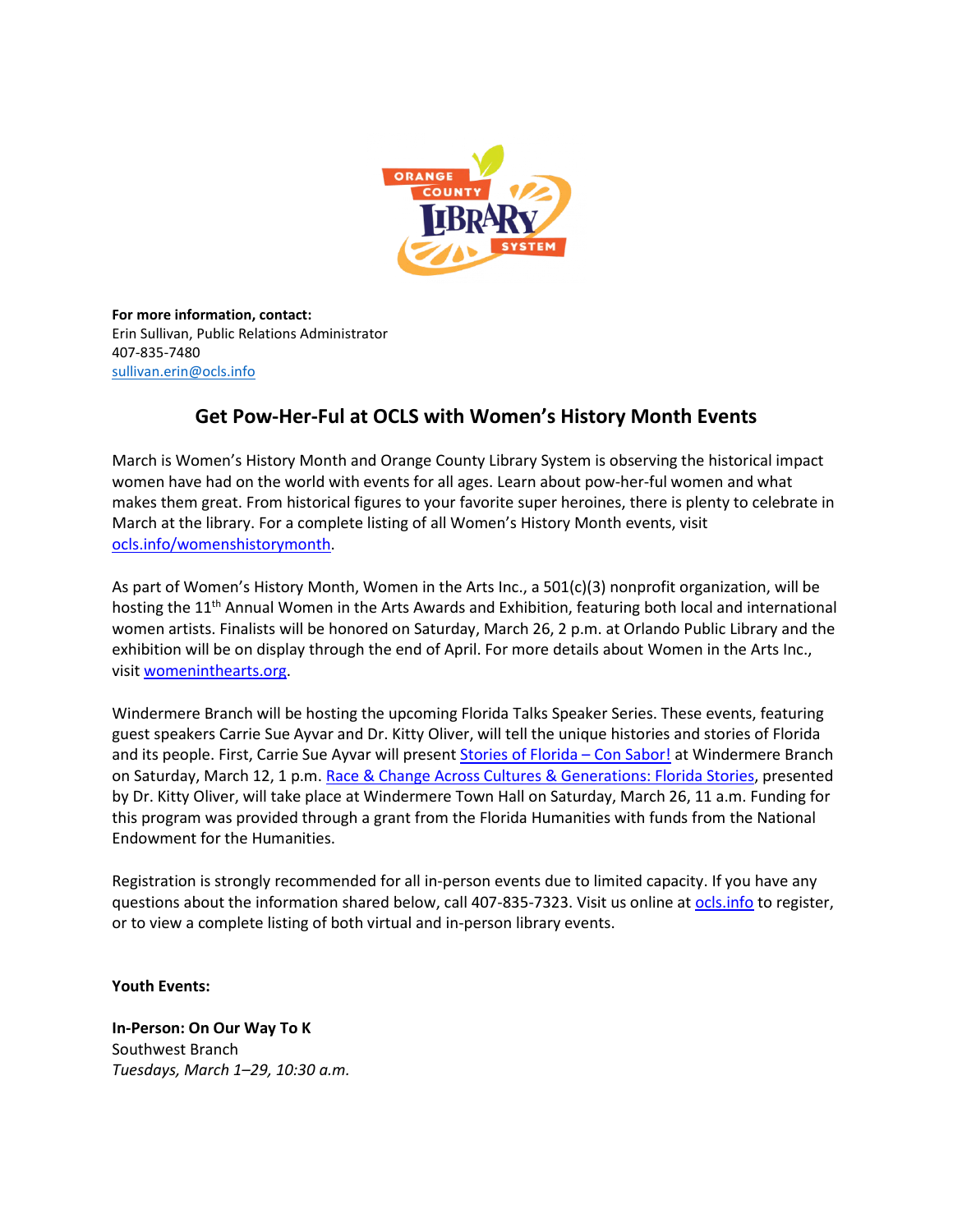This series continues each week with a different topic and uses fun activities and stories to help your preschooler strengthen the early literacy skills needed to excel in kindergarten and to gather tools and resources caregivers can use for continued learning at home. Recommended for ages 4–5.

## **In-Person: A World of Color**

Washington Park Branch *Wednesday, March 2, 4 p.m.* South Trail Branch *Thursday, March 10, 3:30 p.m.* Winter Garden Branch *Thursday, March 17, 4:30 p.m.* Eatonville Branch *Tuesday, March 22, 3 p.m.* Southwest Branch *Wednesday, March 23, 3 p.m.* West Oaks Branch *Wednesday, March 23, 4 p.m.* Southeast Branch *Friday, March 25, 4 p.m.* Create abstract art using vivid colors inspired by the work of Disney artist, Mary Blair. Recommended for ages 6–12. Registration required.

## **In-Person: Pow-HER-ful**

Alafaya Branch *Tuesday, March 8, 11 a.m.* North Orange Branch *Tuesday, March 8, 11 a.m.* Southeast Branch *Monday, March 14, 11 a.m.* With great power comes great responsibility. Explore the common empowering qualities of well-known women like Simone Biles, Frida Kahlo, Jane Goodall and more. Recommended for ages 18–36 months. Registration required.

#### **Virtual: Pow-HER-ful**

*Thursday, March 3, 11 a.m.* With great power comes great responsibility. Explore the common empowering qualities of well-known women like Simone Biles, Frida Kahlo, Jane Goodall and more. Recommended for ages 3–5.

#### **In-Person: Holi – Festival of Color**

Eatonville Branch *Wednesday, March 9, 3 p.m.* West Oaks Branch *Wednesday, March 16, 4 p.m.* Come celebrate the Hindu spring festival of Holi. Learn the history and meaning of this festival, and how it is celebrated in India and around the world.

#### **In-Person: YouTube Live Production for Families**

Orlando Public Library, Melrose Center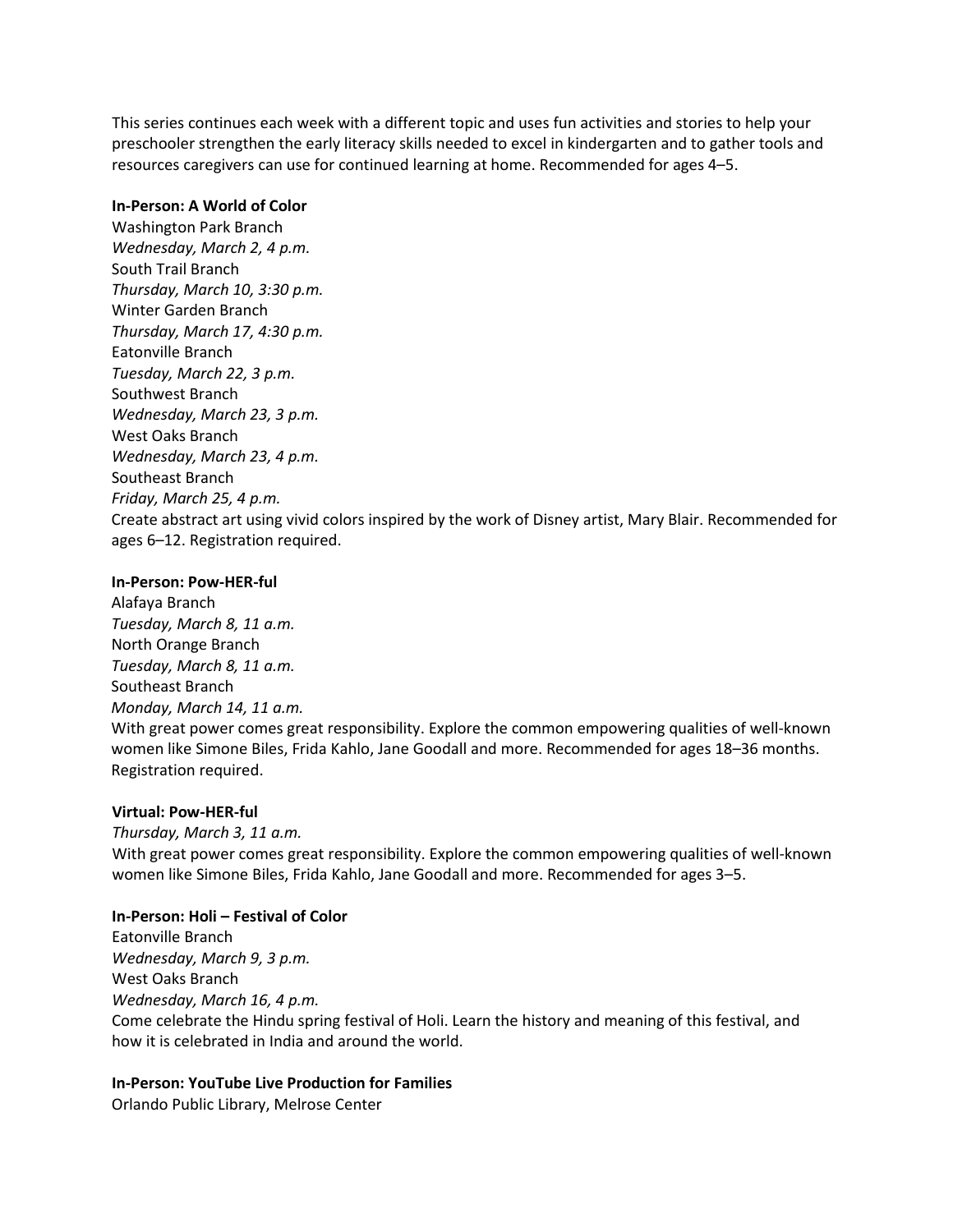*Tuesday, Friday & Saturday, March 15, 18 & 19, 11 a.m. Thursday, March 17, 1 p.m.* Team up with your child in this 90-minute video production workshop to get a jump start on your first YouTube Channel video.

## **Virtual: Cuisine Corner Junior: Edna Lewis' Apple Crisp**

*Monday, March 21, 4 p.m.* Discover the life of Southern chef Edna Lewis and create a no-bake apple crisp inspired by her farm-totable recipe. Registration required. Recommended for ages 8–18.

## **In-Person: Teen Volunteering**

Orlando Public Library *Saturday, March 26, 11 a.m.–1 p.m.* Attend a volunteer event and earn community service hours. Assemble craft kits at this two-hour, inperson community service event.

## **In-Person: Homeschool Meetup – The Suffragette Movement**

Southwest Branch *Monday, March 28, 1 p.m.* I vote yes on this program! Learn about the amazing people who fought for women's right to vote! Recommended for ages 6–12.

#### **General Events:**

#### **In-Person: Sustainability at Home – Creating an Eco-Home**

Orlando Public Library, Albertson Room *Wednesday, March 2, 12:15 p.m.* Local horticulturalist Caroline Chomanics shares the basics of creating the ultimate eco-home related to reducing energy costs, improving water conservation, creating closed-loop systems and more. Part of the Sustainability Series sponsored by the Friends of the Orange County Library System.

#### **In-Person: Blakemore School of Music**

Orlando Public Library, Library Central *Sunday, March 6, 2 p.m.* Enjoy a live performance by the students of the Blakemore School of Music. Students of all ages will perform classical music.

#### **In-Person: Sewing – Rosie the Riveter Head Scarf**

West Oaks Branch *Friday, March 11, 10 a.m.–Noon* Celebrate Women's History Month by sewing a Rosie the Riveter head scarf. We will be using straight stitching and top stitching for this project.

# **In-Person: Stories of Florida – Con Sabor!**

Windermere Branch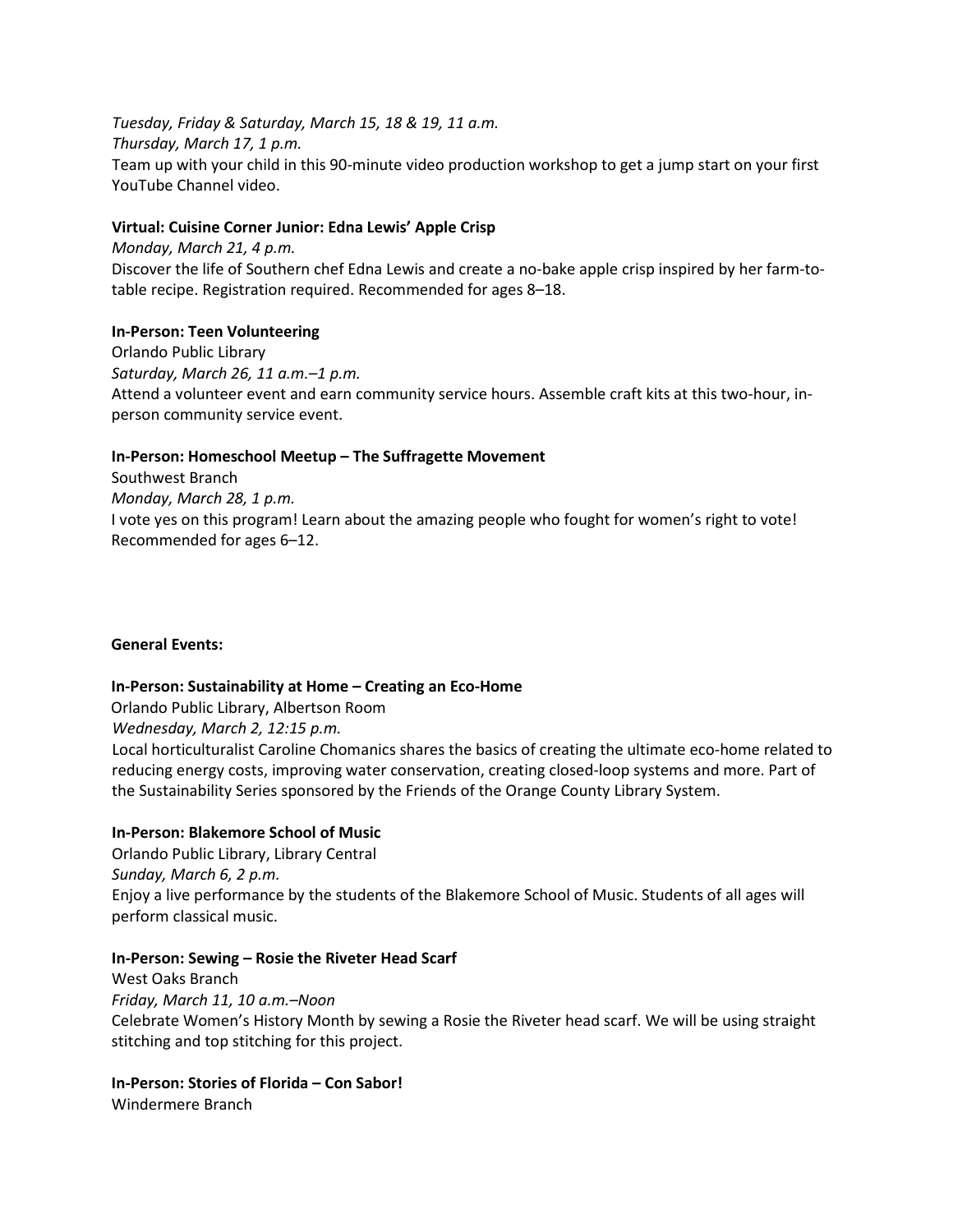## *Saturday, March 12, 1 p.m.*

Storyteller Carrie Sue Ayvar presents Stories of Florida – Con Sabor! Flowing seamlessly between Spanish and English, these personal and historical Florida tales take you on a journey into the imagination that connects the people and cultures of Florida, con un poco de sabor Latino!

## **In-Person: Life and Times of the Women's Rights Movement**

Orlando Public Library, Library Central *Saturday, March 19, 1 p.m.* Hear about the story of the fight for women's rights as told by one of the leaders of the movement, Carrie Chapman Catt, portrayed by Kathryn Chesley.

# **Virtual: Cuisine Corner – Indian Desserts**

*Monday, March 21, 6:30 p.m.* Join culinary expert Dianne Morin as she demonstrates how to make two festive Indian desserts. Warm semolina custard with mango, a rich, savory rice pudding, followed by a rich and creamy mango lassi.

# **In-Person: Race & Change Across Cultures and Generations: Florida Stories**

Windermere Town Hall 520 Main Street (in front of Windermere Branch) *Saturday, March 26, 11 a.m.* Oral historian and in-demand artist and author, Dr. Kitty Oliver weaves music, media and storytelling into this innovative, creative, uplifting program on race and ethnic relations designed to bridge audiences across cultures and generations.

# **In-Person: Composting 101 With O-Town Compost**

Winter Garden Branch

*Saturday, March 26, 11 a.m.*

Charlie from O-Town Compost goes through the basics of starting your home compost pile. Learn which kinds of foods and additives can get you started off with the right method for your space. Part of the Sustainability Series sponsored by the Friends of the Orange County Library System.

# **In-Person: Music in the Library: The Great American Songbook – Special Tribute to Female Composers and Artists**

Orlando Public Library, Library Central *Saturday, March 26, 1–2:10 p.m.* Alafaya Branch *Sunday, March 27, 2–3:10 p.m.* Chickasaw Branch *Monday, March 28, 2–3:10 p.m.*

This Sonny and Perley event highlights the great American songbook, international cabaret, and bossa nova. Sonny and Perley interpret and perform the material in their own inimitable artistic style.

## **In-Person: Women in the Arts Awards**

Orlando Public Library *Saturday, March 26, 2 p.m.* Enjoy the 11<sup>th</sup> Annual Women in the Arts Awards and Exhibition featuring local finalists, U.S. and international artists. Find out which piece wins the Patron's Choice Award and which finalists receive Women in the Arts Awards.